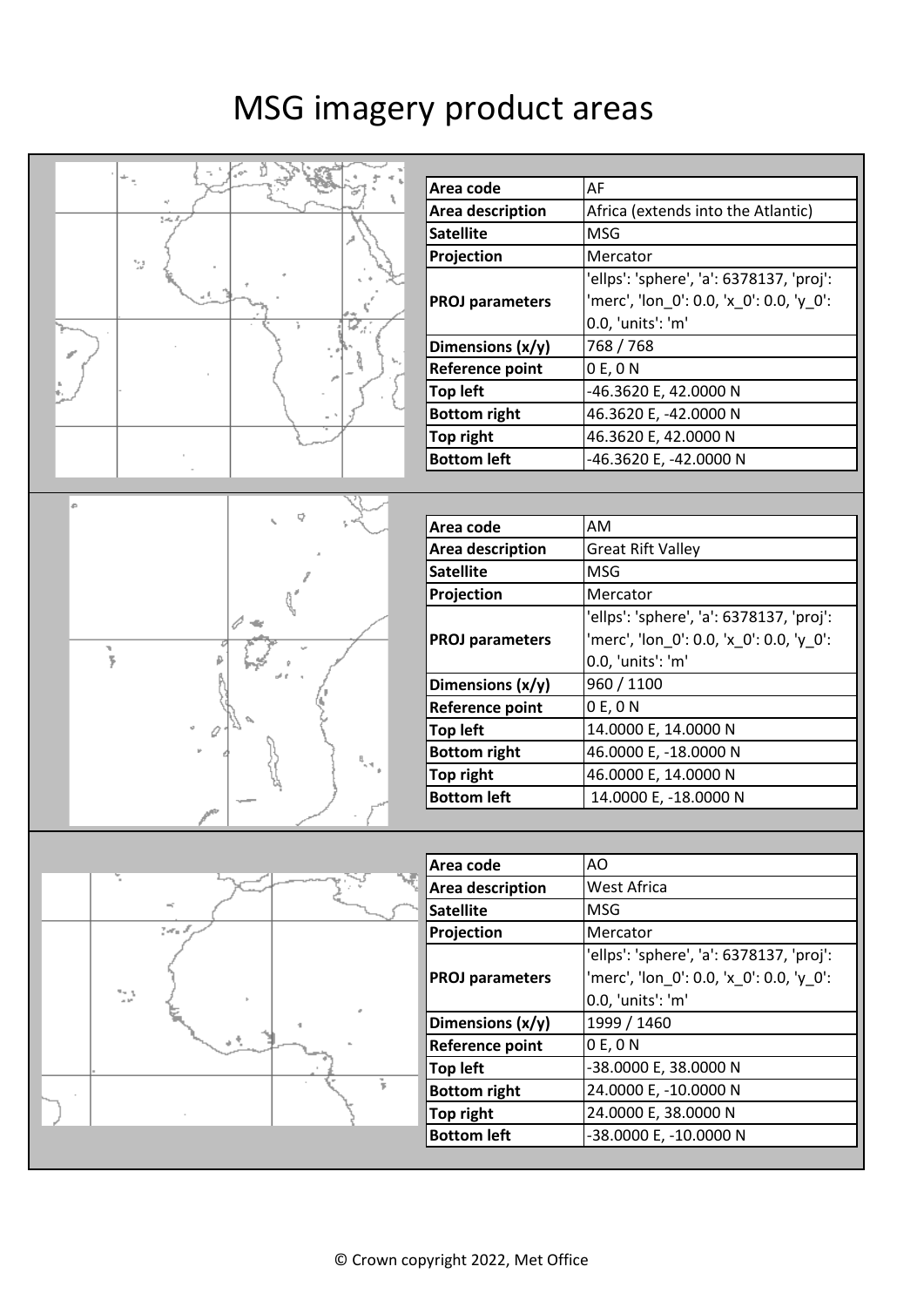|   |    | Area code               | AT                                       |
|---|----|-------------------------|------------------------------------------|
|   |    | <b>Area description</b> | <b>Antilles</b>                          |
|   |    | <b>Satellite</b>        | <b>MSG</b>                               |
|   |    | Projection              | Mercator                                 |
|   |    |                         | 'ellps': 'sphere', 'a': 6378137, 'proj': |
|   |    | <b>PROJ</b> parameters  | 'merc', 'lon_0': 0.0, 'x_0': 0.0, 'y_0': |
|   |    |                         | 0.0, 'units': 'm'                        |
|   |    | Dimensions (x/y)        | 600 / 520                                |
| D |    | <b>Reference point</b>  | 0 E, 0 N                                 |
|   | Ò, | <b>Top left</b>         | -68.0000 E, 22.0000 N                    |
|   |    | <b>Bottom right</b>     | -56.0000 E, 10.0000 N                    |
|   |    | Top right               | -56.0000 E, 22.0000 N                    |
|   |    | <b>Bottom left</b>      | -68.0000 E, 10.0000 N                    |
|   |    |                         |                                          |



| Area code              | DA                                                                                                                                               |
|------------------------|--------------------------------------------------------------------------------------------------------------------------------------------------|
| Area description       | Full disc (0.0E)                                                                                                                                 |
| <b>Satellite</b>       | <b>MSG</b>                                                                                                                                       |
| Projection             | Geostationary                                                                                                                                    |
| <b>PROJ</b> parameters | 'a': 6378169.0, 'b': 6356583.8, 'proj':<br>'geos', 'lon 0': 0, 'lat 0': 0.0, 'h':<br>35785831, 'x_0': 0, 'y_0': 0, 'units':<br>'m', 'sweep': 'y' |
| Dimensions (x/y)       | 3712 / 3712, 928 / 928                                                                                                                           |
| <b>Reference point</b> | 0 E, 0 N                                                                                                                                         |



| Area code                                  | DF                                                                                                                                                 |  |
|--------------------------------------------|----------------------------------------------------------------------------------------------------------------------------------------------------|--|
| Area description                           | Full disc (41.5E*)                                                                                                                                 |  |
| <b>Satellite</b>                           | <b>IODC</b>                                                                                                                                        |  |
| Projection                                 | Geostationary                                                                                                                                      |  |
| <b>PROJ parameters</b>                     | a': 6378169.0, 'b': 6356583.8, 'proj':<br>'geos', 'lon 0': 41.5, 'lat 0': 0.0, 'h':<br>35785831, 'x_0': 0, 'y_0': 0, 'units':<br>'m', 'sweep': 'y' |  |
| Dimensions (x/y)                           | 3712 / 3712                                                                                                                                        |  |
| Reference point                            | 0 E, 0 N                                                                                                                                           |  |
| *This will change to 45.5 E from July 2022 |                                                                                                                                                    |  |
|                                            |                                                                                                                                                    |  |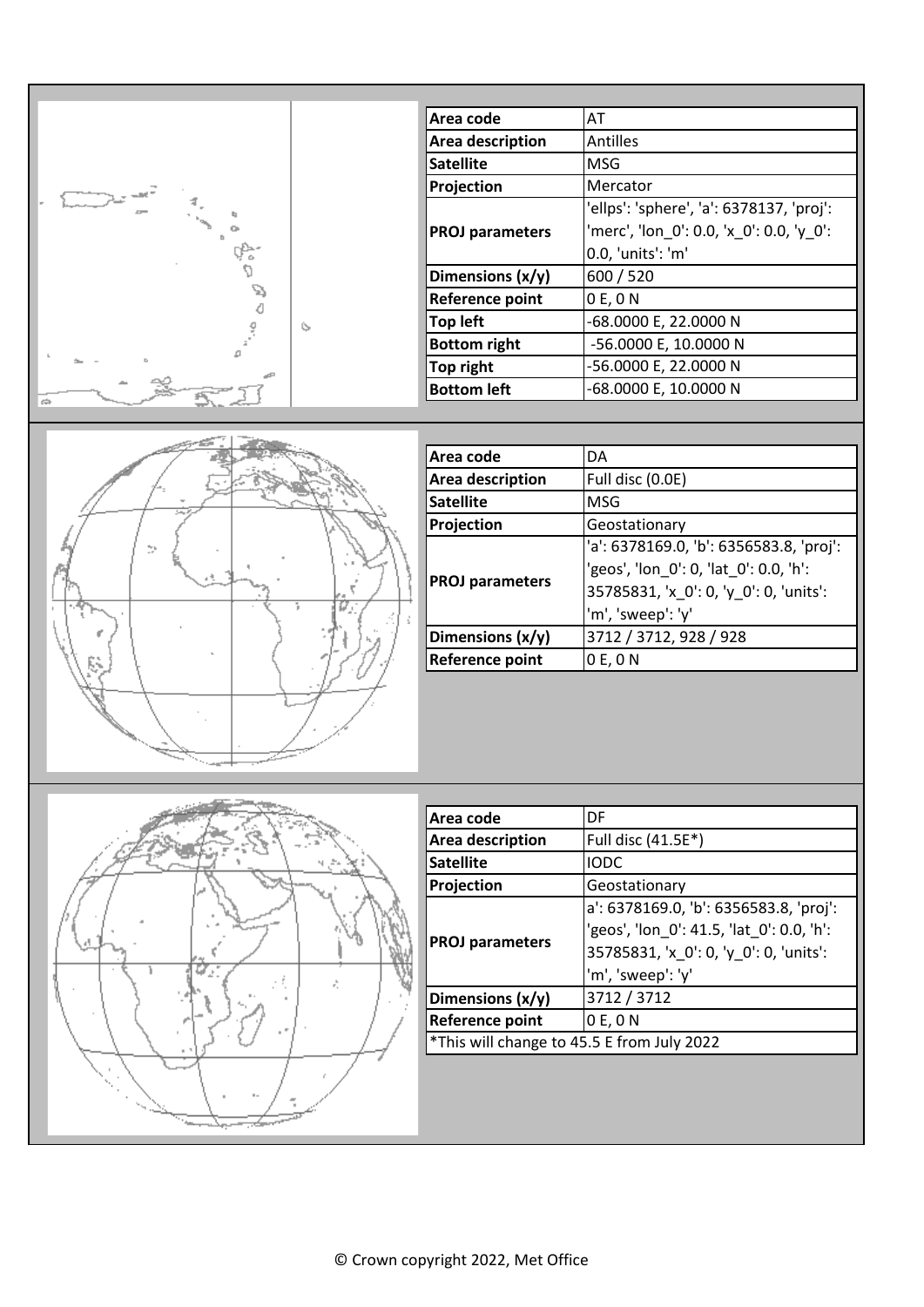

| Area code              | <b>FA</b>                                    |
|------------------------|----------------------------------------------|
| Area description       | UK and surrounding area                      |
| <b>Satellite</b>       | MSG                                          |
| Projection             | Polar stereographic                          |
|                        | 'ellps': 'sphere', 'a': 6378137, 'proj':     |
| <b>PROJ parameters</b> | 'stere', 'lat 0': 90.0, 'lon 0': 0.0, 'x 0': |
|                        | $0.0, 'y_0': 0.0$                            |
| Dimensions (x/y)       | 600 / 600                                    |
| Reference point        | 0 E, 0 N                                     |
| <b>Top left</b>        | -17.6440 E, 59.6830 N                        |
| <b>Bottom right</b>    | 9.2310 E, 45.2500 N                          |
| Top right              | 14.3478 E, 60.1567 N                         |
| <b>Bottom left</b>     | -11.4251 E, 44.9678 N                        |

| n, |
|----|

| Area code              | <b>FB</b>                                    |  |
|------------------------|----------------------------------------------|--|
| Area description       | UK and surrounding area                      |  |
| <b>Satellite</b>       | <b>MSG</b>                                   |  |
| Projection             | Polar stereographic                          |  |
|                        | 'ellps': 'sphere', 'a': 6378137, 'proj':     |  |
| <b>PROJ parameters</b> | 'stere', 'lat_0': 90.0, 'lon_0': 0.0, 'x_0': |  |
|                        | $0.0, 'y_0': 0.0$                            |  |
| Dimensions (x/y)       | 1950 / 1950, 640 / 640                       |  |
| <b>Reference point</b> | 0 E, 0 N                                     |  |
| <b>Top left</b>        | -27.2500 E, 60.1000 N                        |  |
| <b>Bottom right</b>    | 9.1500 E, 43.7500 N                          |  |
| Top right              | 15.9648 E, 62.2618 N                         |  |
| <b>Bottom left</b>     | -16.1709 E, 42.5984 N                        |  |



| Area code              | FН                                           |  |
|------------------------|----------------------------------------------|--|
| Area description       | <b>Europe and East Atlantic</b>              |  |
| <b>Satellite</b>       | MSG                                          |  |
| Projection             | Polar stereographic                          |  |
|                        | 'ellps': 'sphere', 'a': 6378137, 'proj':     |  |
| <b>PROJ</b> parameters | 'stere', 'lat_0': 90.0, 'lon_0': 0.0, 'x_0': |  |
|                        | 0.0, $y_0$ : 0.0                             |  |
| Dimensions (x/y)       | 1440 / 1053, 720 / 576                       |  |
| <b>Reference point</b> | 0 E, 0 N                                     |  |
| <b>Top left</b>        | -54.5970 E, 55.5590 N                        |  |
| <b>Bottom right</b>    | 26.2610 E, 25.1250 N                         |  |
| Top right              | 57.4401 E, 53.0986 N                         |  |
| <b>Bottom left</b>     | -23.9059 E, 26.1191 N                        |  |
|                        |                                              |  |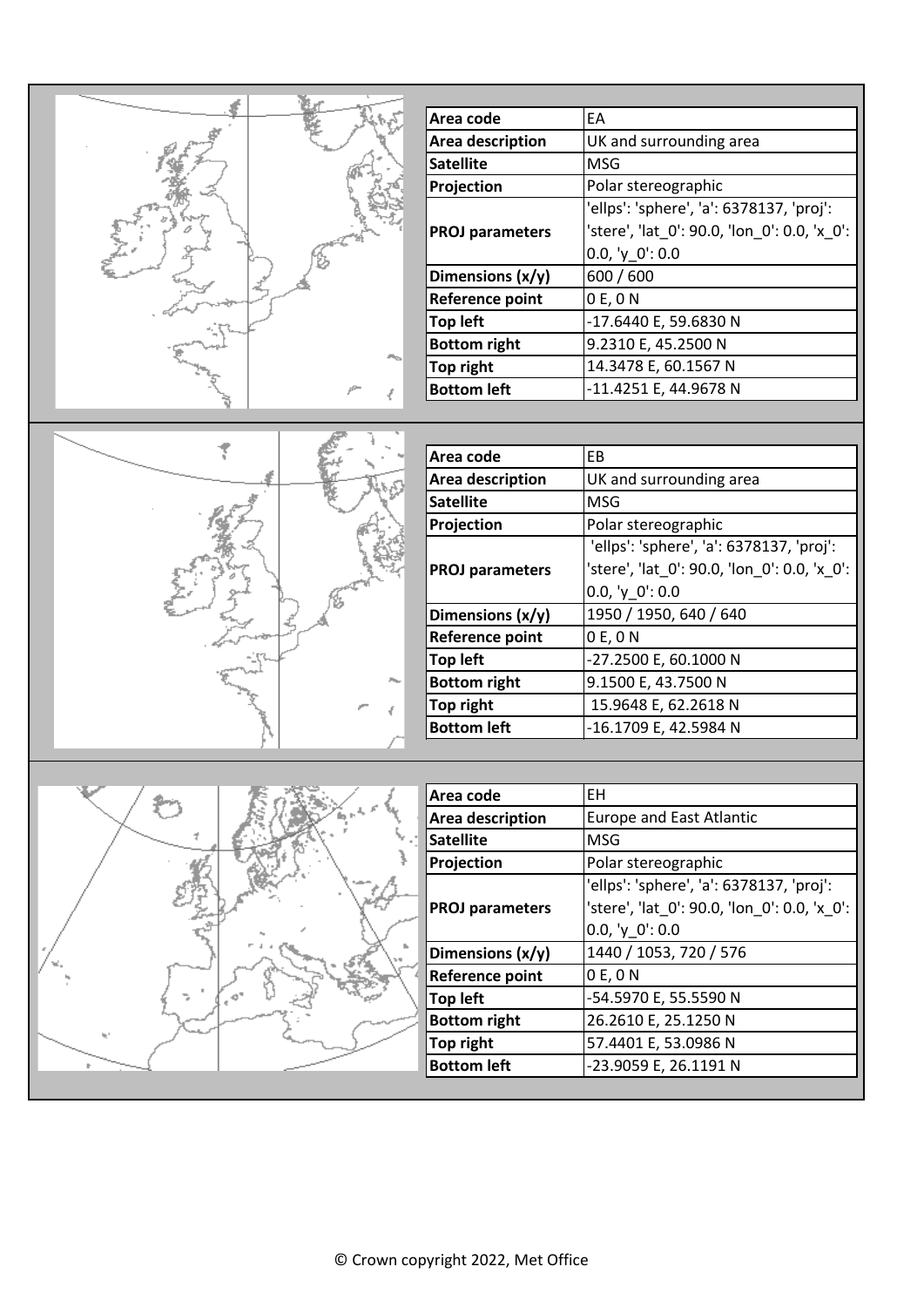

| Area code              | ΕJ                                       |
|------------------------|------------------------------------------|
| Area description       | Middle East                              |
| <b>Satellite</b>       | <b>MSG</b>                               |
| Projection             | Polar stereographic                      |
|                        | 'ellps': 'sphere', 'a': 6378137, 'proj': |
| <b>PROJ parameters</b> | 'stere', 'lat 0': 90.0, 'lon 0': 50.0,   |
|                        | $'x_0': 0.0, 'y_0': 0.0$                 |
| Dimensions $(x/y)$     | 640 / 768                                |
| <b>Reference point</b> | 50 E, 0 N                                |
| <b>Top left</b>        | 8.6110 E, 42.1150 N                      |
| <b>Bottom right</b>    | 62.8930 E, 1.7800 N                      |
| <b>Top right</b>       | 82.9964 E, 46.6750 N                     |
| <b>Bottom left</b>     | 32.7413 E, 0.6037 N                      |



| Area code              | <b>FN</b>                                |
|------------------------|------------------------------------------|
| Area description       | Northern Europe                          |
| <b>Satellite</b>       | <b>MSG</b>                               |
| Projection             | Polar stereographic                      |
|                        | 'ellps': 'sphere', 'a': 6378137, 'proj': |
| <b>PROJ parameters</b> | 'stere', 'lat_0': 90.0, 'lon_0': -20.0,  |
|                        | 'x_0': 0.0, 'y_0': 0.0                   |
| Dimensions (x/y)       | 1000 / 800                               |
| Reference point        | $-20 E, 0 N$                             |
| <b>Top left</b>        | -45.0000 E, 75.0000 N                    |
| <b>Bottom right</b>    | 10.0000 E, 50.0000 N                     |
| Top right              | 36.7493 E, 65.4462 N                     |
| <b>Bottom left</b>     | -30.0104 E, 54.5023 N                    |



| Area code              | EU                                       |
|------------------------|------------------------------------------|
| Area description       | Europe and north Atlantic                |
| <b>Satellite</b>       | <b>MSG</b>                               |
| Projection             | Polar stereographic                      |
|                        | 'ellps': 'sphere', 'a': 6378137, 'proj': |
| <b>PROJ parameters</b> | 'stere', 'lat_0': 90.0, 'lon_0': -35.0,  |
|                        | 'x_0': 0.0, 'y_0': 0.0                   |
| Dimensions $(x/y)$     | 1280 / 800                               |
| <b>Reference point</b> | $-35 E, 0 N$                             |
| <b>Top left</b>        | -101.7220 E, 67.9610 N                   |
| <b>Bottom right</b>    | 10.5970 E, 16.5860 N                     |
| <b>Top right</b>       | 46.7789 E, 33.4226 N                     |
| <b>Bottom left</b>     | -53.9268 E, 32.2473 N                    |
|                        |                                          |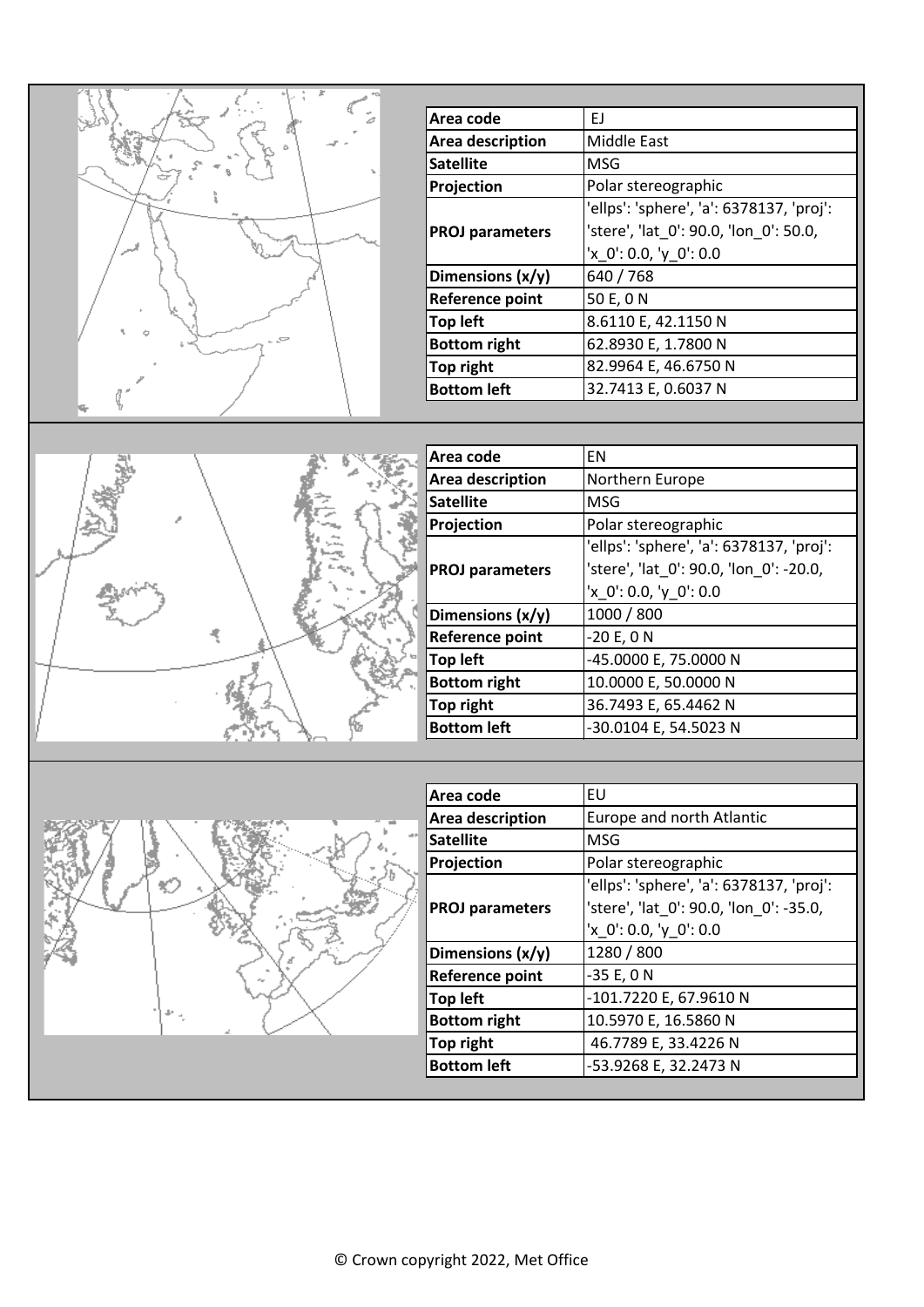| Area code              | EW                                           |
|------------------------|----------------------------------------------|
| Area description       | <b>Western Europe</b>                        |
| <b>Satellite</b>       | MSG                                          |
| Projection             | Polar stereographic                          |
|                        | 'ellps': 'sphere', 'a': 6378137, 'proj':     |
| <b>PROJ parameters</b> | 'stere', 'lat 0': 90.0, 'lon 0': 0.0, 'x 0': |
|                        | $0.0, 'y_0': 0.0$                            |
| Dimensions (x/y)       | 1180 / 1180                                  |
| <b>Reference point</b> | 0 E, 0 N                                     |
| <b>Top left</b>        | -44.7900 E, 61.4340 N                        |
| <b>Bottom right</b>    | 17.1940 E, 32.7540 N                         |
| <b>Top right</b>       | 41.7618 E, 62.7685 N                         |
| <b>Bottom left</b>     | -18.9843 E, 32.2608 N                        |



| Area code              | IL                                       |
|------------------------|------------------------------------------|
| Area description       | Iceland                                  |
| <b>Satellite</b>       | <b>MSG</b>                               |
| Projection             | Polar stereographic                      |
|                        | 'ellps': 'sphere', 'a': 6378137, 'proj': |
| <b>PROJ parameters</b> | 'stere', 'lat_0': 90.0, 'lon_0': -19.0,  |
|                        | 'x_0': 0.0, 'y_0': 0.0                   |
| Dimensions (x/y)       | 640 / 600                                |
| Reference point        | $-19E, 0N$                               |
| <b>Top left</b>        | -40.0000 E, 70.0000 N                    |
| <b>Bottom right</b>    | -2.3000 E, 54.6500 N                     |
| Top right              | 10.0858 E, 68.6644 N                     |
| <b>Bottom left</b>     | -30.6968 E, 55.3763 N                    |
|                        |                                          |



| Area code              | <b>MM</b>                                |
|------------------------|------------------------------------------|
| Area description       | Mediterranean                            |
| <b>Satellite</b>       | MSG                                      |
| Projection             | Polar stereographic                      |
|                        | 'ellps': 'sphere', 'a': 6378137, 'proj': |
| <b>PROJ parameters</b> | 'stere', 'lat 0': 90.0, 'lon 0': 20.0,   |
|                        | 'x_0': 0.0, 'y_0': 0.0                   |
| Dimensions (x/y)       | 1060 / 560                               |
| Reference point        | 20 E, 0 N                                |
| <b>Top left</b>        | -2.0000 E, 43.5000 N                     |
| <b>Bottom right</b>    | 34.5000 E, 28.6000 N                     |
| Top right              | 40.4657 E, 43.9309 N                     |
| <b>Bottom left</b>     | 4.3589 E, 28.3299 N                      |
|                        |                                          |